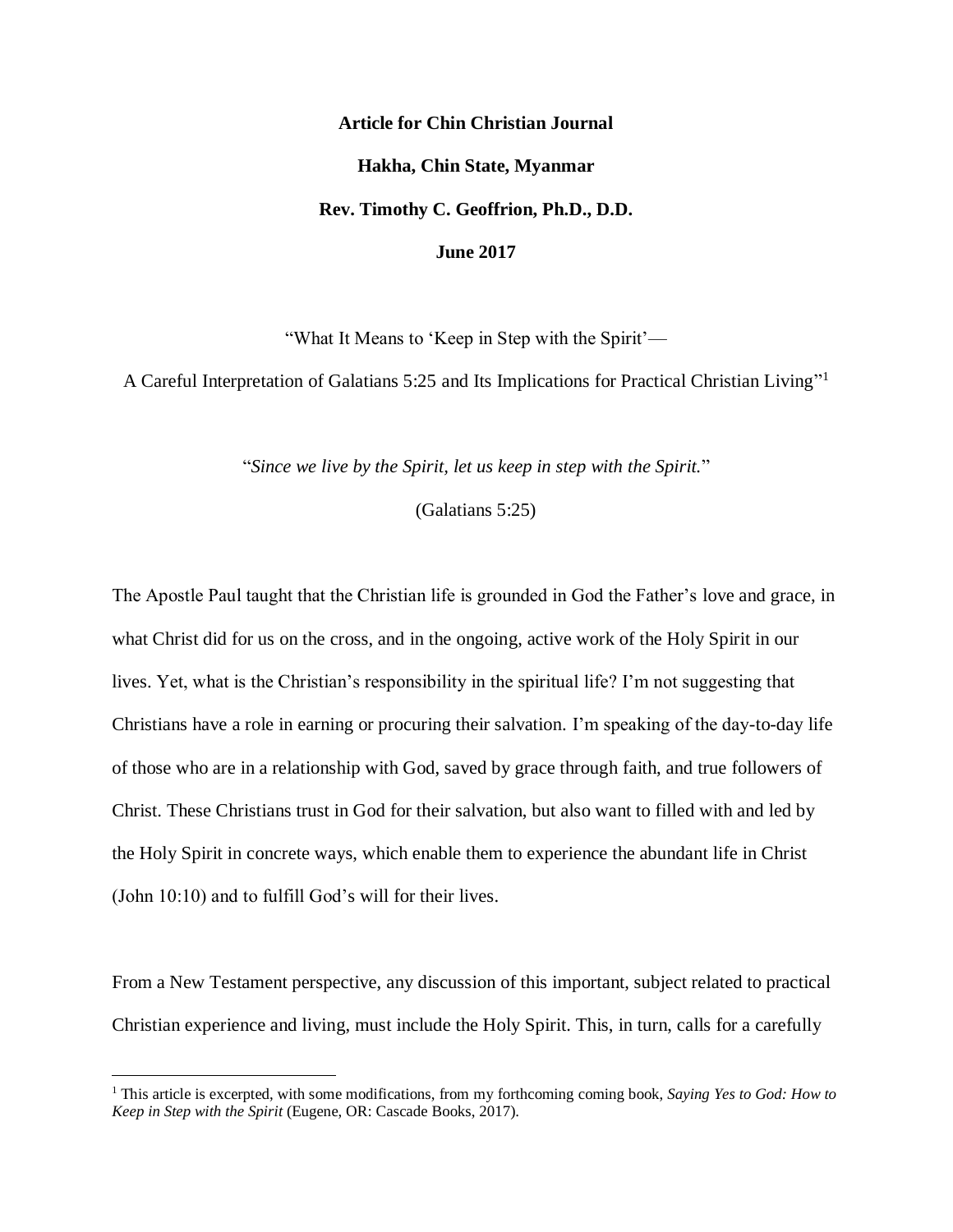developed pneumatology (doctrine of the Holy Spirit). In this short article, we must confine ourselves to just one biblical author, Paul; to just one of his letters, Galatians; and even to one single, but critically important verse: Galatians 5:25.

In Paul's letter to the Galatians, after a lengthy discourse on the opposition of the sinful nature to the will of the Spirit in which Paul details the marks of the "flesh," which stand in contrast to the "fruit of the Spirit," Paul sums up the real intention of his teaching. He states succinctly, "Since we live by the Spirit, let us keep in step with the Spirit" (Gal 5:25). His broad intention seems clear enough. He wants the Galatian Christians to stop using their freedom to indulge their sinful desires, and instead to follow the promptings of the Holy Spirit. Yet, his phraseology raises important questions about the role of the Holy Spirit in the lives of Christians, as well as human responsibility vis-à-vis the activity of the Spirit. In other words, when it comes to practical Christian living, what part does God play, and what part are humans responsible for?

To focus specifically on Paul's phraseology in this verse, why does he mention both living by the Spirit and keeping in step with the Spirit. What does it mean to "live by" the Spirit? What does it mean to "keep in step with" the Spirit? Do the two phrases mean the same thing? If they differ, how so? To try to answer these questions will be the initial focus of this article, followed by a discussion of what keeping in step with the Spirit entails in practical Christian living.

#### *Living by the Spirit*

According to Scripture, there are many different ways in which we can or do live by the Spirit.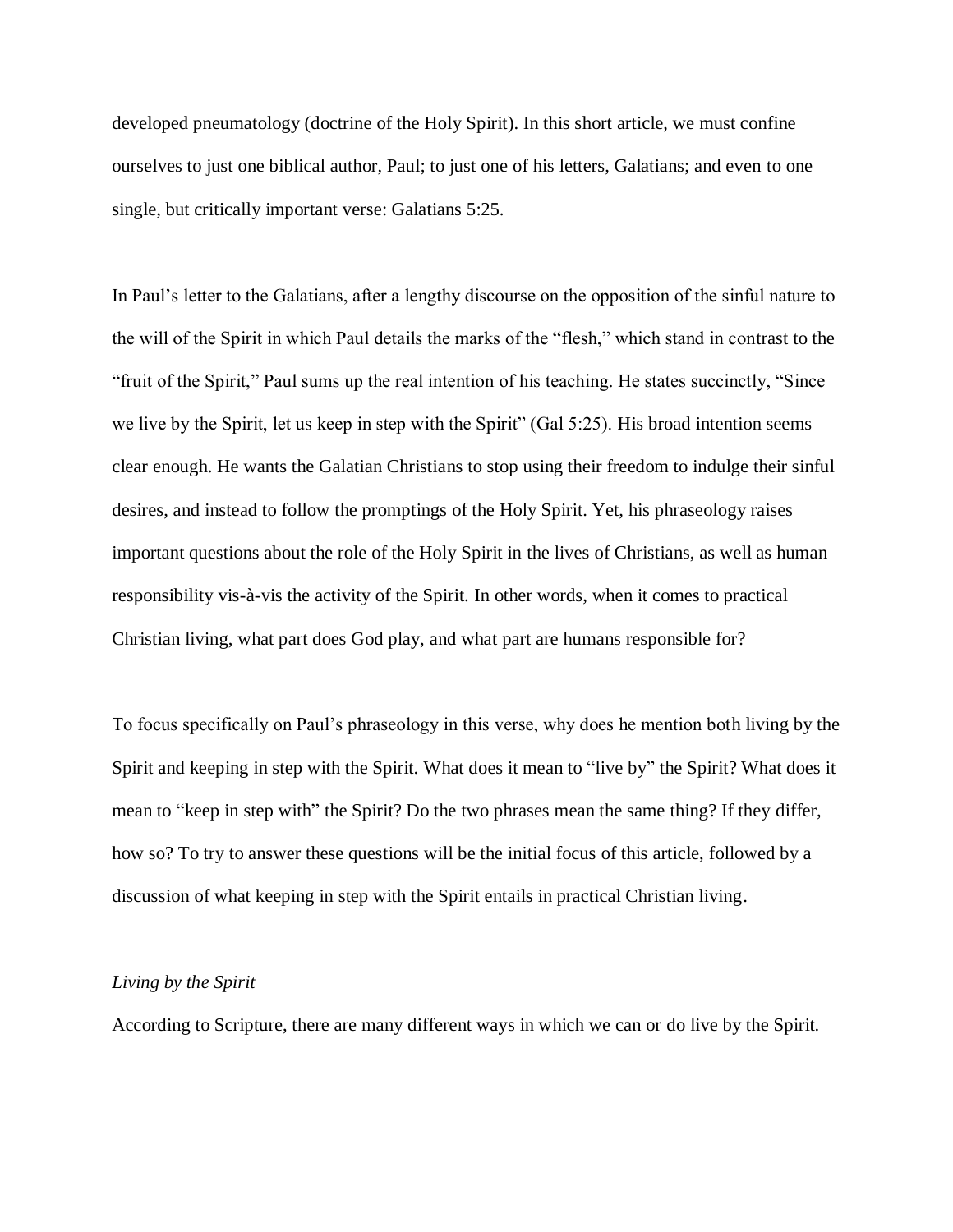If we group some of the most important biblical references by categories or types of actions, we can identify at least ten different ways the Spirit of God gives life to human beings, which would be particularly applicable to Christians. Though all these references do not come from Paul's writings, together they represent a consistent New Testament perspective on how God works in human lives through the Spirit, and thus make up the theological thought-world Paul was immersed in and contributed to. In bullet point fashion, we learn from Scripture that the Spirit...

1. Gives life to every human being. (Gen 2:7; Ps 104:29–30; Acts 17:24-28)

.

- 2. Convicts of sin. (John 16:7–11) The Spirit shows us our sin and convinces us it is wrong. To some extent, this may be the same as the human conscience, though psychologists teach us that many things may affect our sense of guilt and shame. Thus, we should not think that every guilty feeling we have comes from the Holy Spirit.
- 3. Guides us to truth and specifically enables us to have faith in Jesus. (John 14:6; 16:13– 15; Eph 2:8–9; 1 John 4:1–3)
- 4. Makes us spiritually alive in a renewed relationship with God. (John 3:1–8, 16; 7:37–39; 20:19–23) That is, we are "born again."
- 5. Inspires a living hope and real joy, coupled with a deep love for Jesus. (1 Pet 1:3–9)
- 6. Gives power to resist sin and to live at peace. (Rom 8:1–6, 9; Gal 5:16)
- 7. Enables us to experience and exhibit "fruit" in our lives, which enable us to relate to others in more loving and godly ways. (Gal 5:22–23; 2 Pet 1:2–3)
- 8. Helps us to pray in ways we could not do on our own. (Rom 8:26–27; 1 Cor 14:2, 18; Eph 4:18)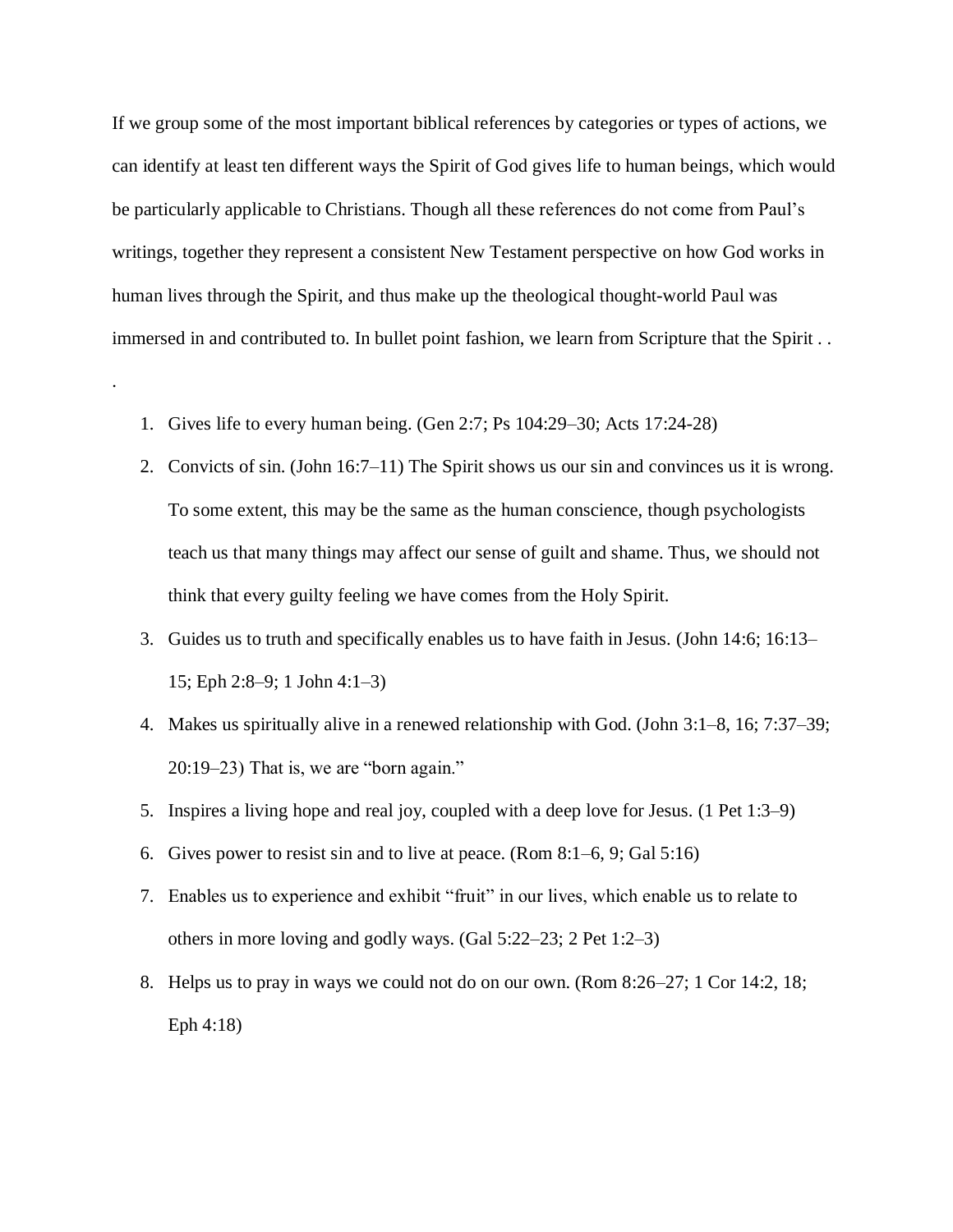- 9. Gifts and empowers us for Christian service to build up the body of Christ. (1 Cor 12; Rom 12:3–8; 15:18–19; Eph 4:11–16)
- 10. Empowers us to fight and overcome evil. (Eph 6:10–20, see especially vv. 17–18) While Jesus taught that we should ask God to "deliver us from evil," Paul taught that Christians may call upon the Lord to take a stand against evil forces that may come against us.

In narrative form, these many biblical references reveal the progressive nature of the Holy Spirit's activity and work in the human beings, starting from simply the divine breath within us and going all the way to a Spirit-filled, Spirit-led, and Spirit-empowered follower of Christ. Life in the Spirit begins with simply possessing God's life-giving breath, and thus applies to all human beings whether we recognize God's presence within us or not. However, the quality of how we experience the Spirit expands considerably when we enter a life-changing, personal relationship with Christ. In fact, the kind of experience with the Spirit that Luke, John, and Paul refer to is so qualitatively different from ordinary human life without Christ that we must consider this a kind of new life in the Spirit.

For the Christian, God's Spirit leads us to Jesus, gives us faith, and enables us to surrender our wills to God's will. Something happens inside of us that is like coming alive. We experience the forgiveness of sins. God takes away our guilt and shame. We become convinced that we truly belong to God and are members of the family of God. We come to love Jesus and want to follow him. We want to stop sinning, and we feel more strength and power to live for God, even if we still battle with stubborn sin throughout our spiritual journeys. All these experiences fit with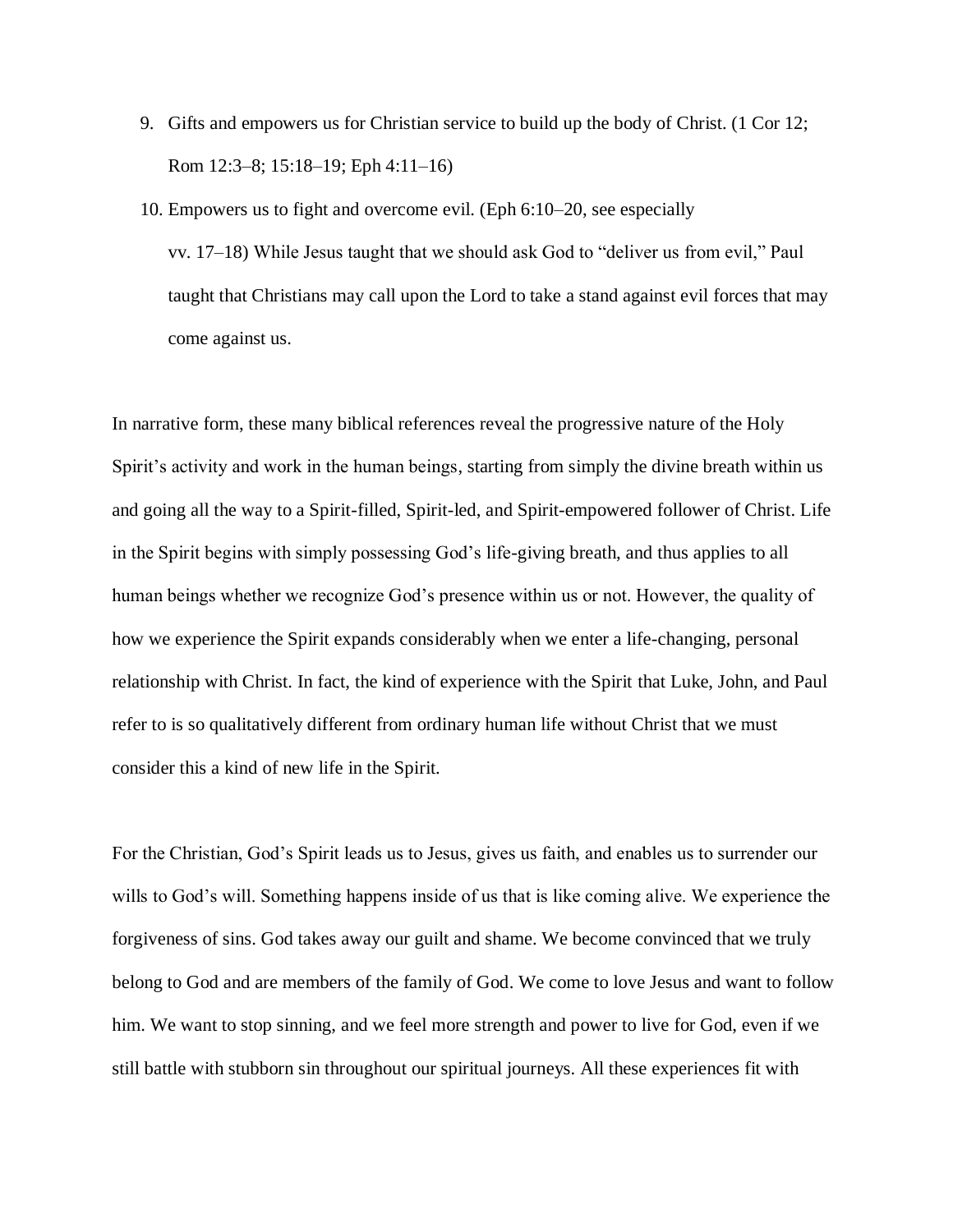what Jesus meant by being born again, or, being born of the Spirit (John 3:1–8). John explained that it is the Spirit of God that leads us to the truth about Jesus Christ, and that a true encounter with the love of God will transform us and enable us to become loving people in ways not possible beforehand (1 John 4).

As we mature in our relationship with Christ, we will experience more and more ways the Spirit breathes new life into our minds, relationships, and ways of being in the world. We will see God working through us to bless others and to enable us to contribute meaningfully in the church and in society. We will be better able to love God, ourselves, and others in life-giving ways. For all these reasons, we can say we are living by the Spirit, because God's presence in us and the Spirit's working in and through us gives us a life that was and is not possible otherwise.

Thus, when Paul said, "we live by the Spirit" (Gal 5:25), he no doubt had in mind most if not all the ten ways outlined and discussed above. However, he particularly was referencing the new life made possible since the coming of Christ and the outpouring of the Holy Spirit in the lives of believers in Christ.<sup>2</sup> Yet, what is possible through the Spirit because we "live by the Spirit," isn't automatically the same as what we will experience in daily life. Though we truly live by the Spirit as believers in Christ in whom the Spirit is at work in life-giving ways, we must also learn

<sup>&</sup>lt;sup>2</sup> According to Scripture, the Spirit was active in human beings in similar—albeit more limited—ways in Old Testament times. The Spirit would, on occasion, empower individuals in extraordinary ways and was a source of wisdom to all who would listen. Yet, the former ways of the Spirit are not foremost in Paul's mind in Galatians or in any of his writings. For Paul, Jesus' life, death, and resurrection along with the outpouring of the Holy Spirit are so significant that they have become the central pieces of his theology. Practically, since Pentecost, trusting in Christ and being led by the Spirit are now the key to a right relationship with God and to one's ability to please God and fulfill God's purposes for one's life. (See, e.g., Gal 3:1–5; Rom 8:1–8.) The ways God's Spirit has worked and works in the world among those who do not know or follow Jesus Christ is an important and relevant topic in pneumatology (the study of the Spirit), but outside the scope of this article. Here our focus is on the critical role of Holy Spirit for followers of Christ.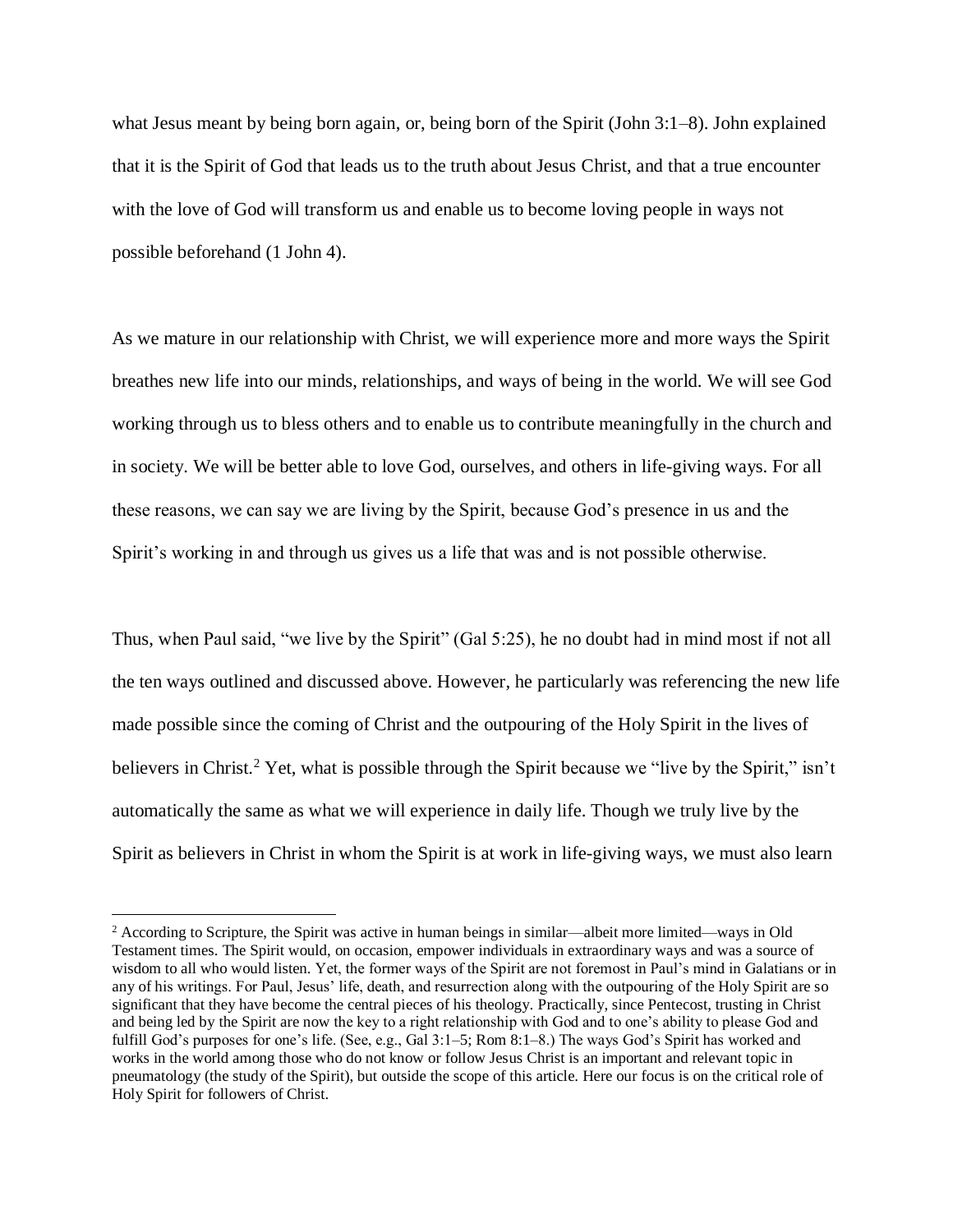how to get in step with the Spirit and then keep in step with the Spirit in order to keep growing and to live fruitful lives in Christ's service. Here is where human responsibility comes in.<sup>3</sup>

## *Keeping in step with the Spirit*

 $\overline{a}$ 

So many of us Christians know the "right answers" when it comes to following Christ and serving God, but we falter in our own efforts to practice what we preach at significant points. We may have experienced new life in the Spirit, and genuinely appreciate many ways we have experienced God touching, blessing, or working in our lives for God. Yet, at the same time, real gaps still exist at times between our ideology/theology/philosophy and how we conduct our lives, handle temptations, and interact with our brothers and sisters in Christ, not to mention those from other races, tribes, or religions.

As sincere Christians, we are all trying to do what is right, and most of us have seen fruit from God's grace and our efforts in many different aspects of our lives. Yet, at the same time, if we're honest, we will admit that we are also failing at key points, too. Either we just don't know what to do differently, or we lack the motivation, ability, or strength to do what Christ calls us to do.

<sup>3</sup> In the original Greek text, Paul uses the indicative of the verb *zao* (to live) to state what is true of Christian experience along with the imperatival form of *stoicheo* (to keep in step) to indicate what Christians need to do. In Louw and Nida's lexicon, they suggest that this verse be translated, "Since the Spirit has given us life, we should also let him control our lives" (41.12). A similar idea exists in Galatians 5:16, where Paul also refers to the notion of keeping in step with the Spirit, only in different words. There he instructs the Galatians to "walk (*peripateo* in Greek) by the Spirit." Unfortunately, the New International Version and the New Revised Version translate this imperatival phrase using the words, "live by the Spirit." While this Greek verb (*peripateo*) can be translated as such, doing so here may obscure the differentiation Paul makes in 5:25 between "living by the Spirit," and "keeping in step with the Spirit." Louw and Nida rightly indicate that *peripateo* and *stoicheo* can function as synonyms (41.47).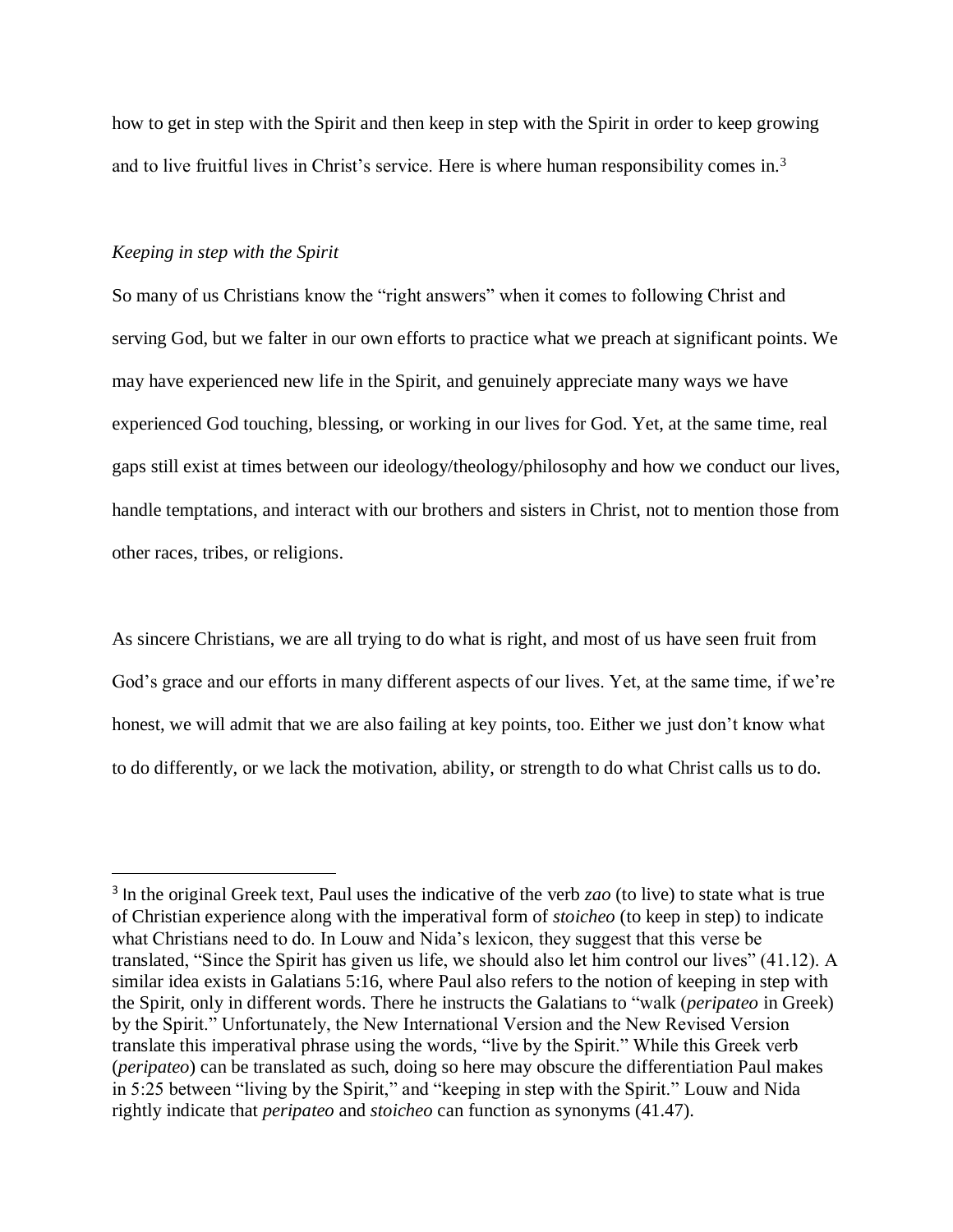Worse, sometimes we still resist the Spirit or live in rebellion to God in this or that area of our lives.

This has been the story for Christians since the beginning. This is the story for every would-be follower of Jesus Christ. This human story explains why every writer in the New Testament not only announces God's wonderful love and grace extended to us through Christ, but also devotes significant space to overcoming ignorance, sinful desires, persistent resistance to God, and unhealthy, ingrained habits in everyday life. For practical Christian living, something more is needed than just faith or following the traditions we inherited. Something more is needed than having Christ in our hearts and possessing the Holy Spirit. Here is where keeping in step with the Spirit is so important.

When Paul said, "Since we live by the Spirit, let us keep in step with the Spirit," he was shifting from what God does for us to what we must do in response to the presence of Christ and the Spirit in our lives. The Spirit renews our hearts and minds, reveals truth to us, provides reliable guidance on our spiritual journey, empowers us to overcome our resistance to God, and corrects us when wander off the path, but usually doesn't force us to obey. That's something we must do. Though God is surely speaking to each one of us regularly, we must listen for the Spirit's voice, and cooperate with his leading. Though the Spirit is the greatest power available to us, it is a resource we must draw on to benefit from it. Though the Spirit may even chase us and compel us at times, we still must say "yes" to God in order to keep in step with the Spirit.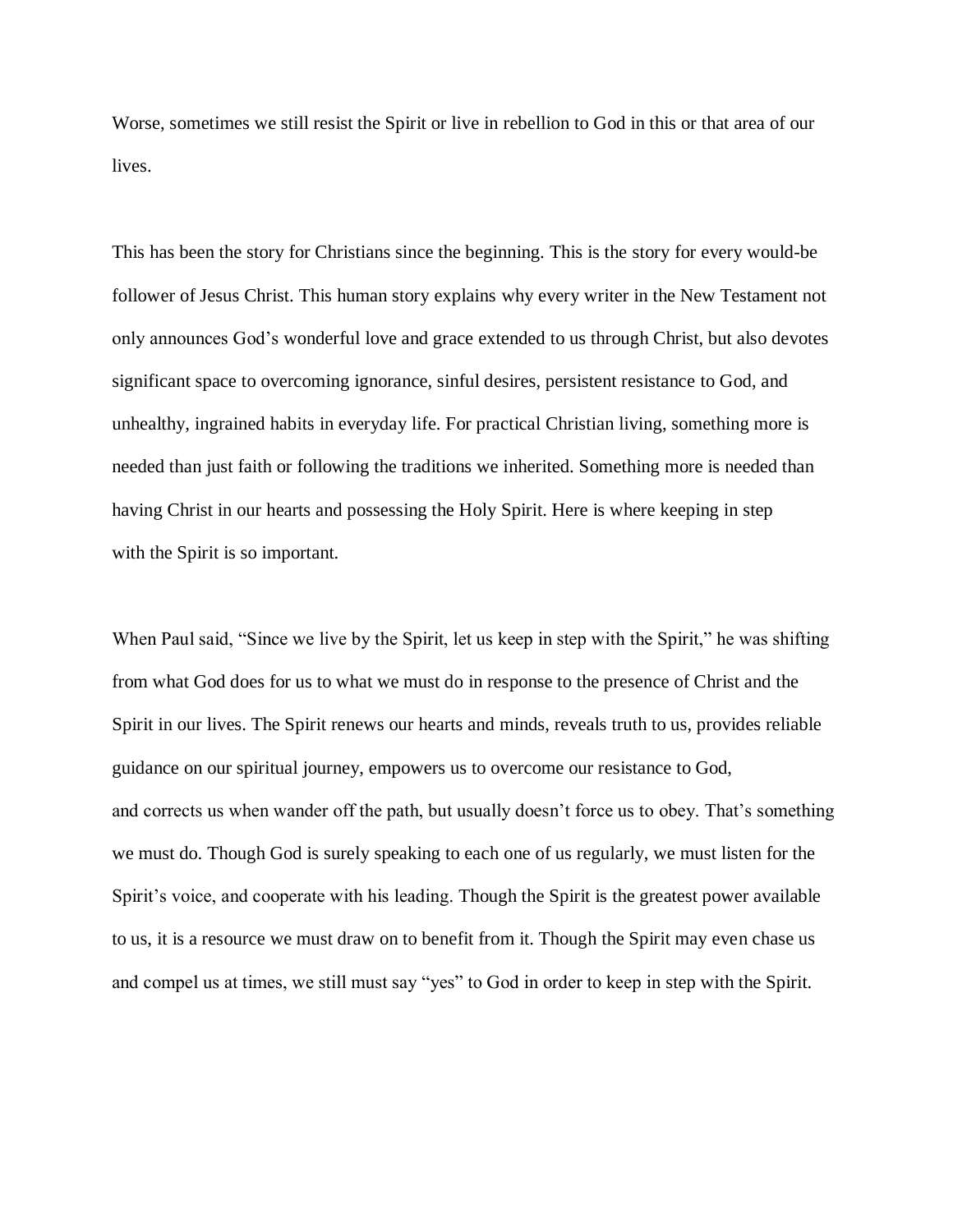On a practical level, most, if not all, of the ways that we "keep in step with the Spirit" will flow from how we "live" by the Spirit. In other words, if we want to know how the Spirit might be leading us at any given moment, we can reflect on the ten ways that Christians live by the Spirit (above). It is likely that the Spirit is prompting us in some way that fits one of his chief roles in their lives. Since we know what it is to experience new life through the Spirit, we should actively draw upon the power of the Spirit to consistently live in freedom (from sin) and to do whatever good the Spirit might prompt us to do.

The Spirit's prompting, stirring, enlivening, and empowering us provides the internal resources we need to live a Christ-centered, fruitful life, but we must draw on or respond to the Spirit's leading to make the called-for changes. We must take what we receive and then actively (re-) direct our attitudes, actions, and priorities in concrete ways that stem from the Spirit's life-giving presence in our lives. This may involve just remaining open to however the Spirit may choose to get our attention or speak to us, or it may require actively drawing on the Spirit's power and presence for whatever help we need. In other words, keeping in step with the Spirit requires cultivating a lifestyle of listening regularly for the voice of the Spirit, and then staying ready to cooperate by following, obeying, and submitting our will to God's will in a hundred little ways every day. This is the meaning of Paul's imperative, and it is the only way any of us can stay close to God, grow spiritually, and fulfill God's good purposes for our lives.

## *A simple path: Listening and cooperating*

Consequently, in its most basic form, to "keep in step with the Spirit" (Gal 5:25) comes down to listening for the small voice of God within us and cooperating with the Spirit's promptings, as a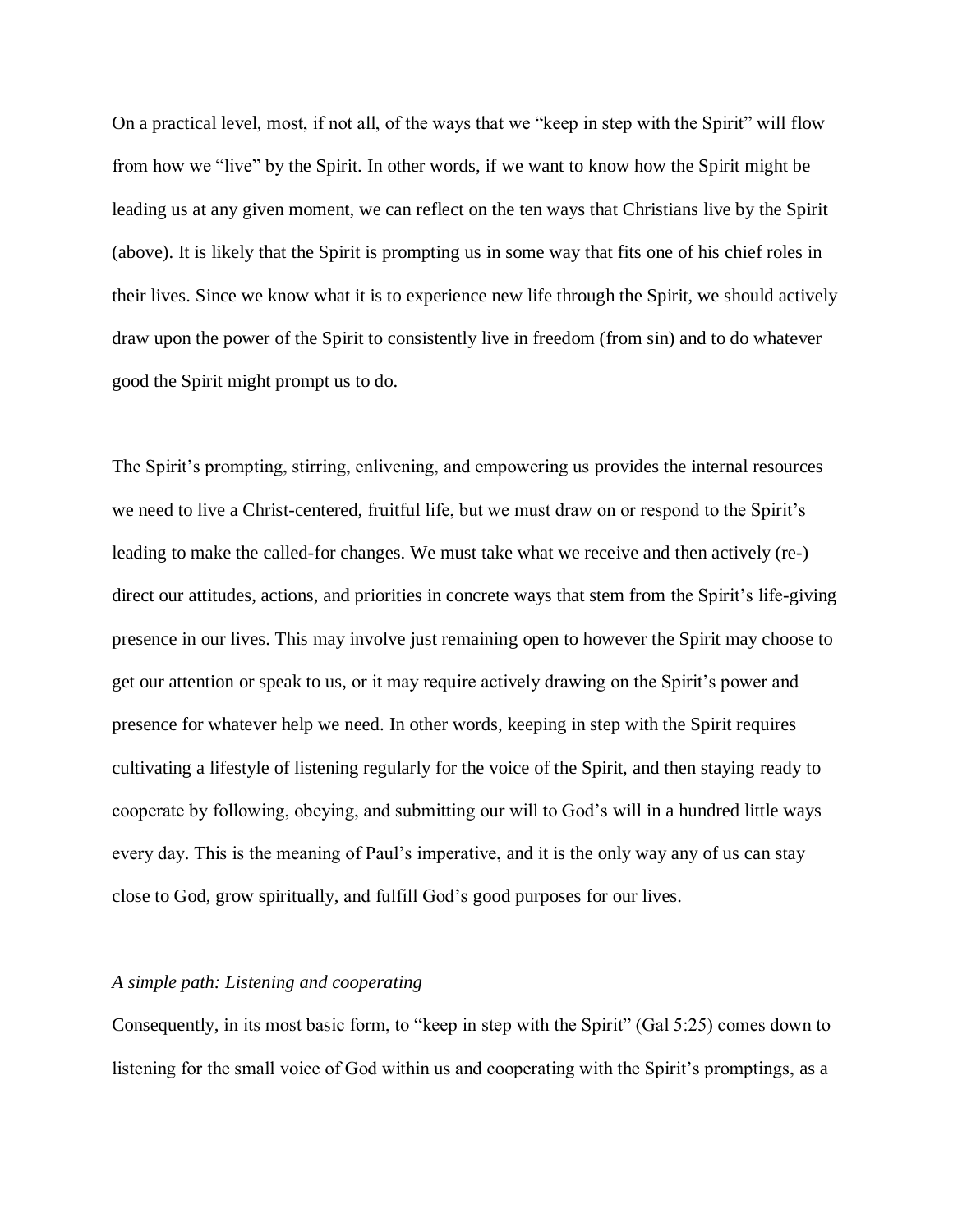way of life. This is what Spirit-led living is all about, and it applies to every possible aspect of our lives, every day. It's not magical and rarely astounding. It's usually straightforward, often subtle, and extremely practical. Still, keeping in step with the Spirit must be learned—not because it's complicated or reserved for the highly educated or gifted few, but because it is so natural and simple that some of us can miss the Spirit's leading while looking for something more dramatic. We lack confidence in the little promptings of God so we flounder looking for something else that may never come.

Others of us can miss the Spirit's leading because down deep we actually don't want it. Listening to what threatens us can be very painful or frightening. Either we don't want to face some unflattering deficiency in our lives, or we can't bear the thought of having to make changes we don't want to make. As a result, our minds may work over time to discount or question what we're feeling and sensing. Something or someone is telling us to open our eyes, to listen to our heart, or to change our behavior; but frankly, we don't want to. In discerning God's leading, careful deliberations about important matters are usually wise and needed, but for some of us, we develop a complicated mental process that is little more than a mask for our resistance, stubbornness, or outright rebellion.

In the end, such resistance is exhausting and counterproductive. So much energy is chewed up trying to justify ourselves or to prove why our way of thinking or doing something is actually right or better than whatever the voice emerging from within us is proposing. Our fear of what God might ask us to do blocks our ability and willingness to listen. No matter what the source of the voice, if the idea is a good one, and we resist, we're usually sorry. We wind up restless,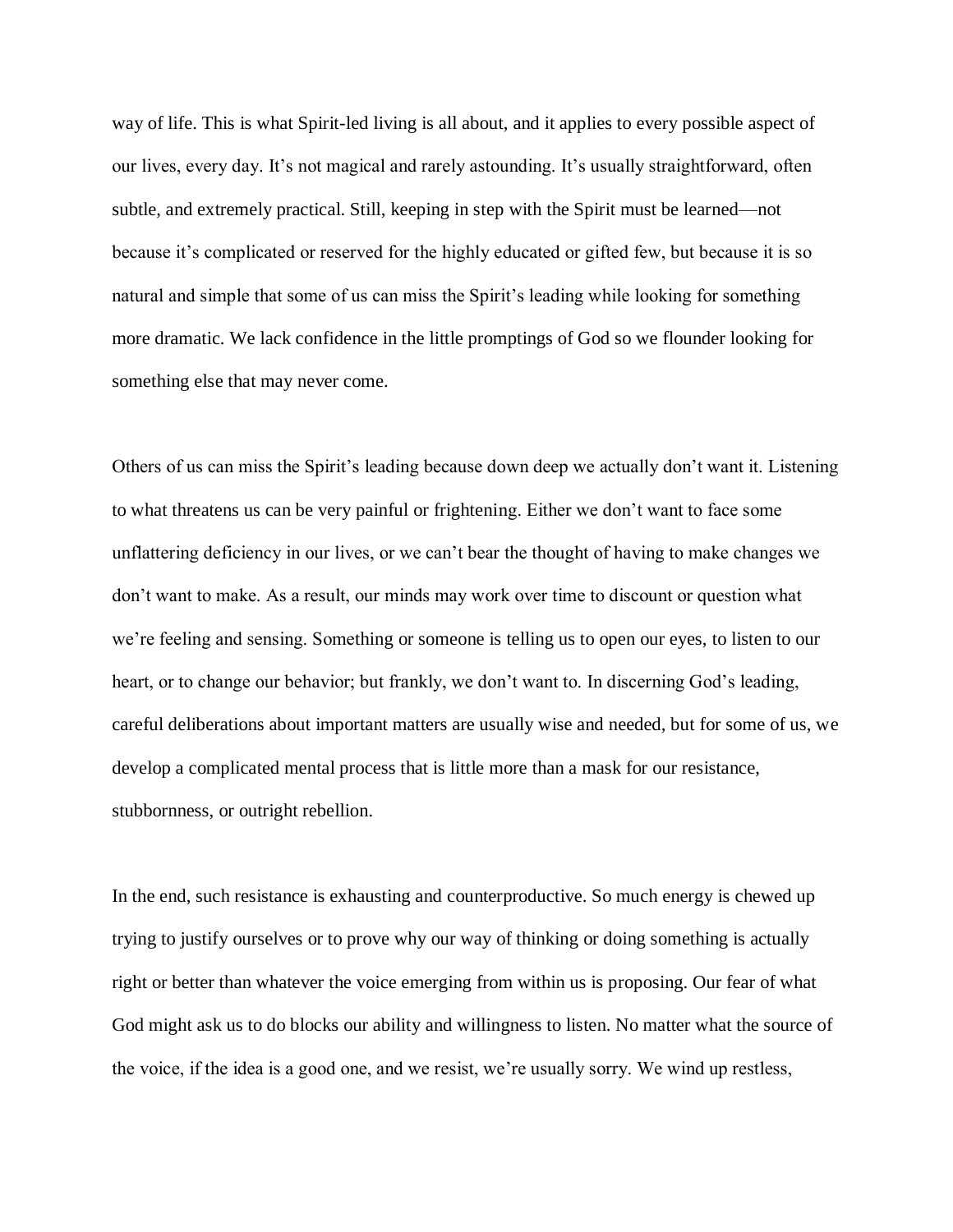frustrated, disappointed, and generally unhappy—and others are often unhappy with us as well. If instead we listen to the voice with an open mind and heart, the result is entirely different. We will usually be led to whatever truth we need to hear in the process of listening carefully, and we often experience peace and quiet resolve to follow the path marked out for us by Jesus and the Spirit.

# *Listening is at the heart of a living relationship with God*

Whether we are adept at hearing God's voice or not, the teaching of the Bible makes clear that we are all called to learn to listen for the voice of God and to be ready to respond appropriately. Over and over again in literally hundreds of verses in both the Hebrew Scriptures and the New Testament, believers are told either explicitly or implicitly to "hear" or "listen" to the words of God. Usually the call signals that the prophet or teacher is going to reveal the will of God or give instructions to believers that must be followed.

As one important example, the Hebrew verb, *shema* (translated, "to hear"), appears in one of the most significant Old Testament texts, traditionally known as the Shema<sup>4</sup>: "Hear, O Israel: The LORD our God, the LORD is one. Love the LORD your God with all your heart and with all your soul and with all your strength" (Deut 6:4–5). These verses are foundational in the Judeo-Christian tradition, because they affirm Israel's belief in one God and introduce the commandment to love God with all one's being, a directive Jesus later called the greatest commandment of all.<sup>5</sup> The points of significance here are, first, that the content of the teaching

<sup>4</sup> Deut 6:4; the verb is also found in Deuteronomy at 4:1; 5:1; 6:3 and 9:1.

<sup>&</sup>lt;sup>5</sup> In its biblical context, the Shema sets the stage for the Ten Commandments in Deuteronomy. In Hebrew tradition ever since, the Shema has also formed an important part of the Jewish evening and morning prayer, as part of a confession of faith. Jesus's teaching on the primacy of love can be found in all the Gospels: Matt 22:37; Mark 12:30;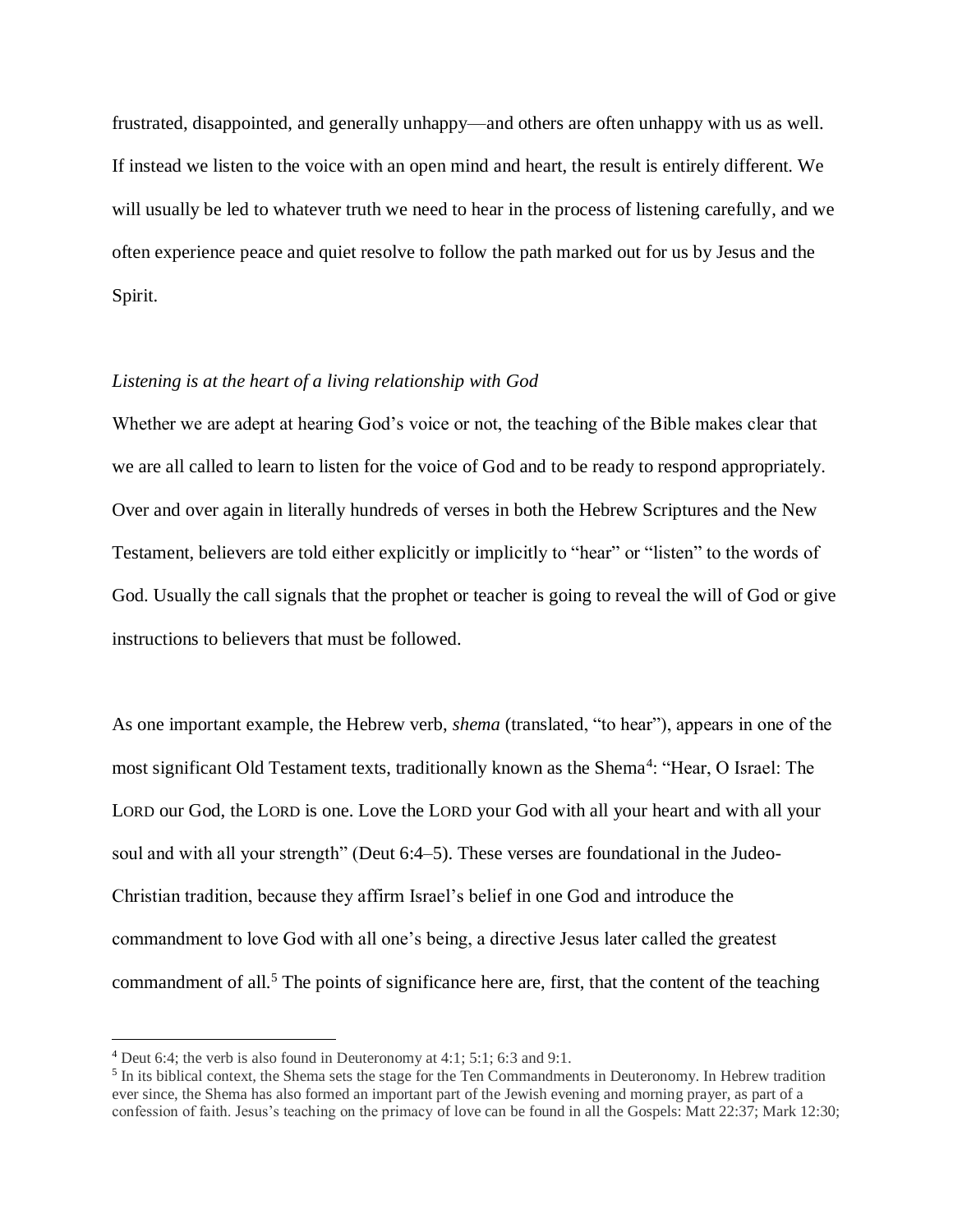includes the call to "hear" the Word of God and is not simply an introduction to what follows. To listen to the voice of God is constitutive of a right relationship with God. Then, as a second and equally important point, when one listens to God the most important message one will ever hear will have to do with love. As Spirit-led followers of Christ, we, too, can expect that repeatedly the Spirit will lead us to express love for God or love for others. Our primary job is to listen and to follow the love-promptings.

## *Listening to God means listening to Jesus and the Holy Spirit*

Starting with the New Testament, Jesus becomes the one we are to listen to. Jesus stands at the center of God's revelation of himself and of all that is good, right and true. At Jesus's baptism, God the Father says, "This is my Son, whom I have chosen; listen to him" (Luke 9:35, italics added).

According to the Gospel of John, Jesus spoke of himself as both the good shepherd and the gate, whose sheep "listen to his voice" (10:3). Jesus adds that there are sheep that are not from the same pen who also "listen to my voice" (10:16). When confronted by Pontius Pilate, Jesus declared, "Everyone on the side of truth listens to me" (18:37).

After Jesus's death and resurrection, the Holy Spirit takes his place as the day to day guide for believers. Before his death, Jesus spoke of the coming Spirit of truth, who would "teach [them] all things and remind [them] of everything I [Jesus] have said to [them]" (14:17, 26). The

Luke 10:27. Cf., other NT teaching on the importance of love as the primary marker of those who know God and follow Christ, e.g., John 13:34; 1 John 4:21.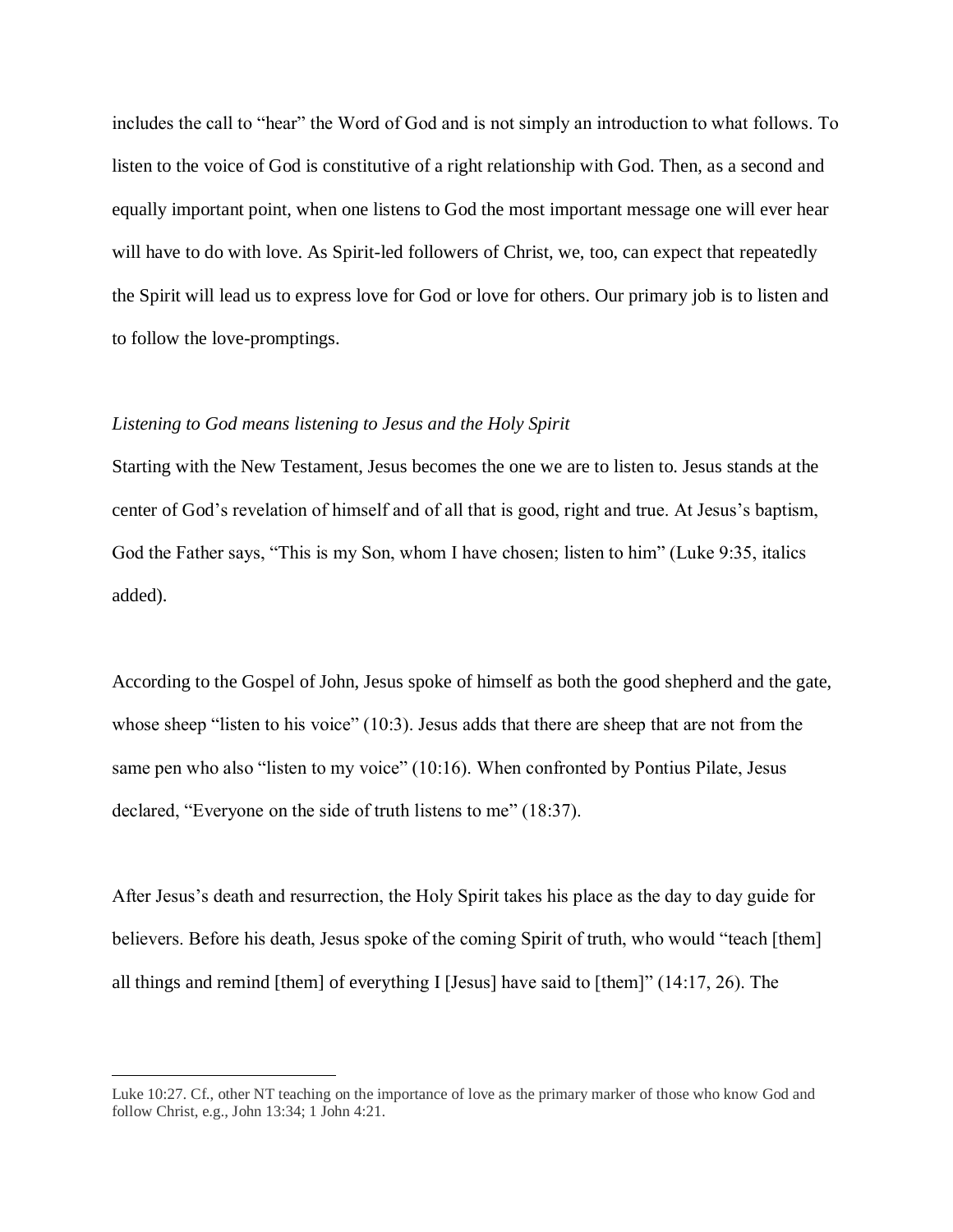implication was that it would be very important for Jesus's disciples to be listening for the voice of the Spirit, who would be sent by God to tell them what they needed to hear.

At the end of his long upper room discourse, Jesus returns to the subject of the Spirit and its important role in the lives of his disciples:

I have much more to say to you, more than you can now bear. *But when he, the Spirit of truth, comes, he will guide you into all truth*. He will not speak on his own; he will speak only what he hears, and he will tell you what is yet to come. He will bring glory to me by taking from what is mine and making it known to you. All that belongs to the Father is mine. That is why I said the Spirit will take from what is mine and make it known to you. (John 16:12–15, italics added)

Jesus was not saying that the Spirit's role was to guide all followers of all times into new truth, but rather was to help Jesus's disciples to understand what they could not accept at the time of his earthly ministry, namely who he was and the suffering he had to endure on behalf of the human race. Thus, on one hand, we should not think that the Spirit will be the source of revealing all truth on all subjects on an ongoing basis. Jesus's promise of the Spirit, as found in John 16, was primarily for his disciples, who would need help to make sense of Jesus's crucifixion and glorification.<sup>6</sup> At the same time, the fact that the Spirit was God's tool for opening their minds, refreshing their memories, and zeroing in on truth for the disciples indicates that these are the kinds of things the Spirit does—not just for the apostles but in anyone with whom the Spirit has contact. Simply, when the Spirit speaks, we should expect to hear important truths pertaining to our relationship with God, to the person and work of Christ, and to what it means to follow Christ.

<sup>6</sup> John Levison, *Inspired: The Holy Spirit and the Mind of Faith* (Grand Rapids, MI: Eerdmans, 2013) 150.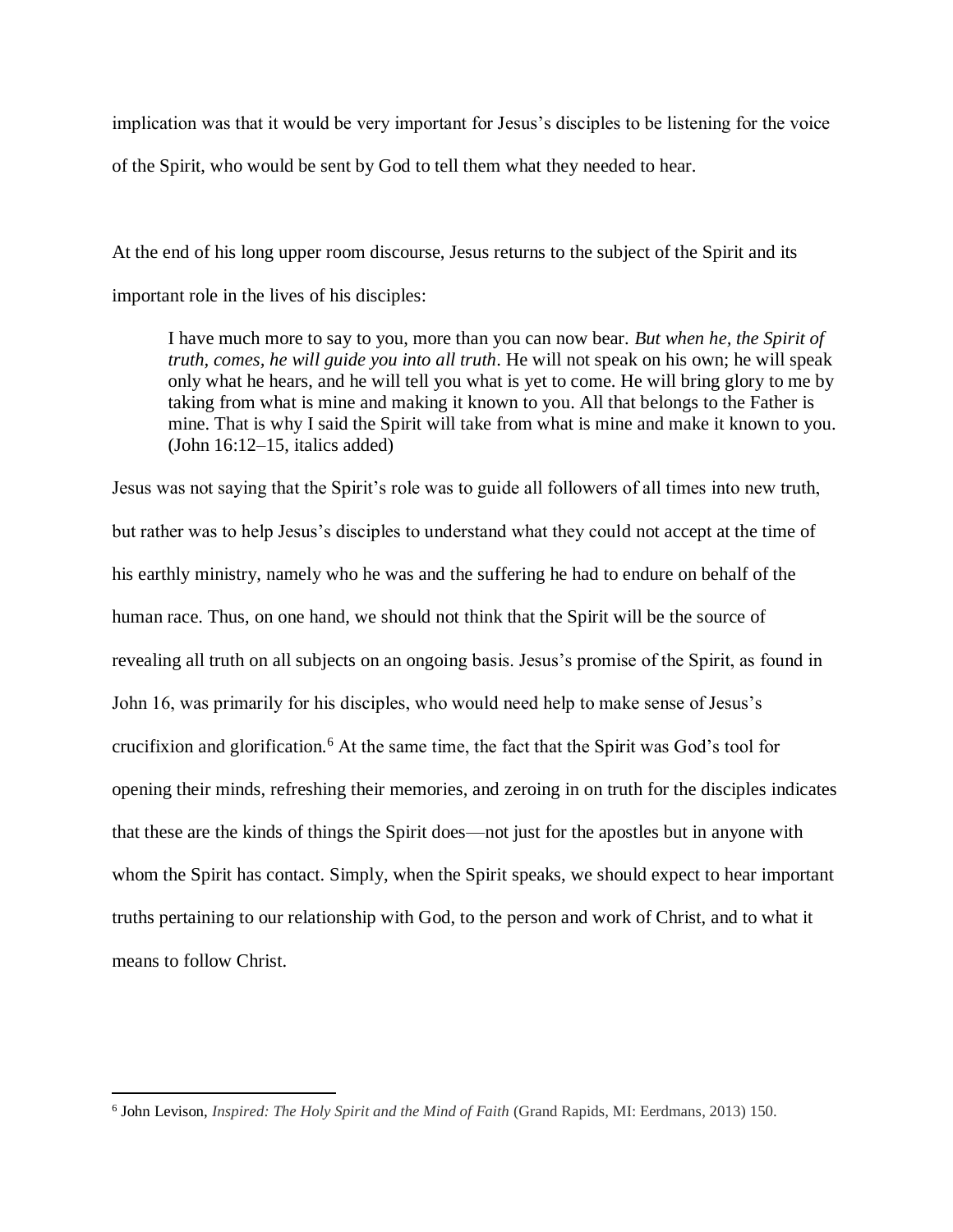We can wait until truth comes crashing down on us, such as when life falls apart in some way or when others we love and care about suffer serious consequences of our living in denial of some truth that we're not facing. Or, as a much more helpful and less painful alternative, we can proactively seek to know and live by the truth in every aspect of our lives. We can humble and open ourselves to whatever God wants to reveal to us. We can ask God to help us to see whatever truth we need to see, and to find the strength we need to keep in step with however the Spirit is leading.

# *Keeping in step with the Spirit when it is hard to do so*

When we fall out of step with the Spirit due to our reactions to some disturbing situation in our life, we must take action to get back into step as quickly as possible. Our inner felt-need for control, for example, surges forward and takes over, and we stop listening to the Spirit and drawing on God's help to handle the situation well. What we need to do instead, in order to keep in step (or get back in step) with the Spirit, is to reach out to make a conscious connection with God and ask for help. We need to find a healthy and faith-full perspective that is built on trusting God and approaching the situation with wisdom, inner strength, and confidence.

Practically, this often begins by relinquishing our anxiety to God in prayer, and asking God to work in us, through us, and in the situation for good. It is not the prayer itself that produces the inner peace and confident perspective that we need, as if it were a magic incantation. No, our relief and help comes from the Holy Spirit, who is already present within us, but whom we are accessing in a conscious way by praying. This process of keeping in step with the Spirit when we are most vulnerable to falling back on our own instincts or to being overwhelmed by our fears is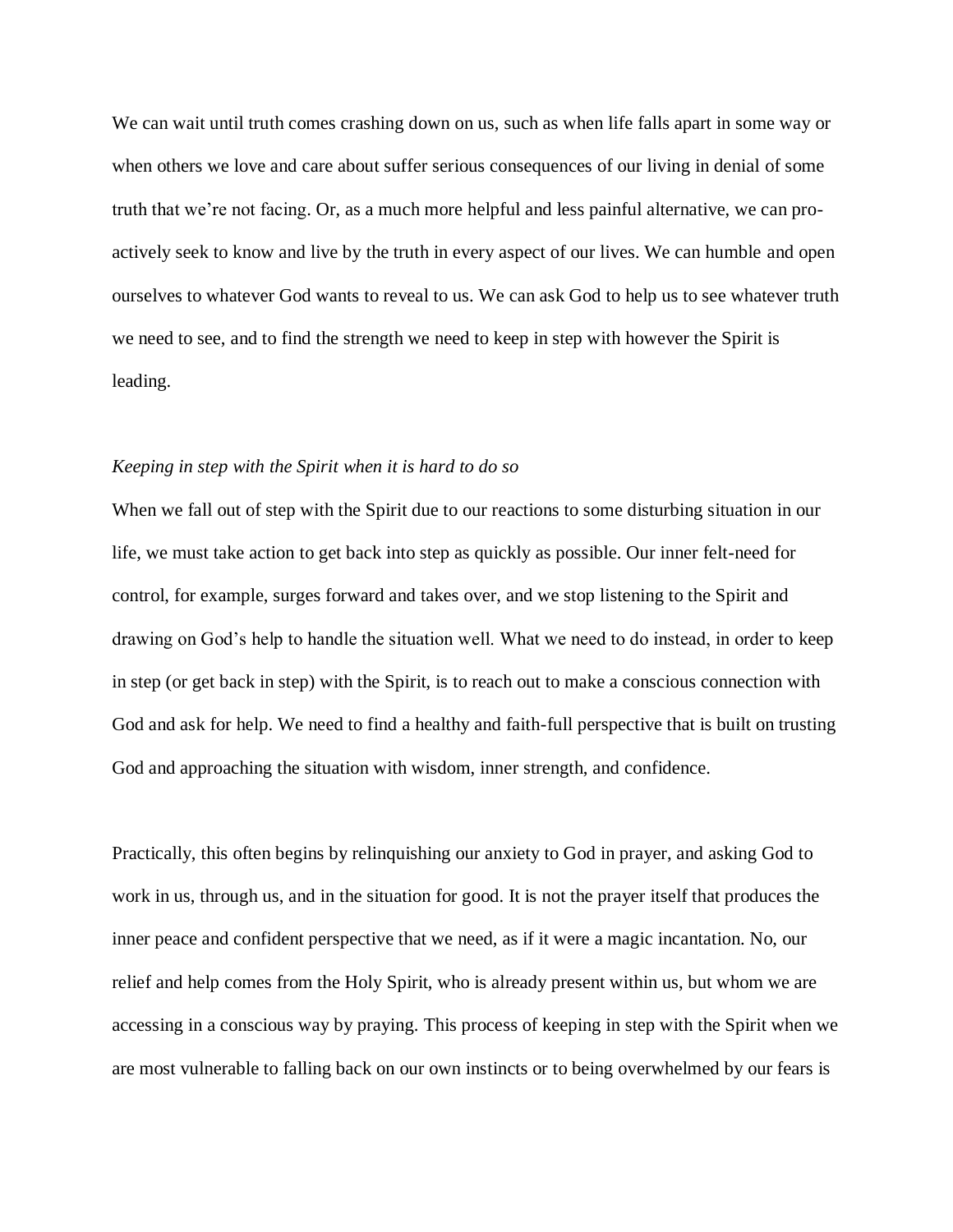exactly what Paul advised the Philippians to use. When they were anxious over the threat of persecution from nonbelievers in Philippi and were in turmoil due to internal conflicts within the church, he wrote:

Do not be anxious about anything, but in everything, by prayer and petition, with thanksgiving, present your requests to God. And the peace of God, which transcends all understanding, will guard your hearts and your minds in Christ Jesus. (Phil 4:6-7)

In Paul's letter to the Philippians, he doesn't speak specifically about being filled with or keeping in step with the Spirit as he does extensively in Romans and Galatians, but he still holds out depending on God's working in our lives and prayer as essential aspects of the Christian life.<sup>7</sup> In Philippians, repeatedly he speaks of the importance of focusing our minds on God, Christ, Christ-like values in the body of Christ, our calling and so forth, ultimately with the goal of having the "same mind [in us] that was in Christ Jesus" (Phil 2:5, NRSV).<sup>8</sup> Ultimately, how we focus our minds makes all the difference in the world to our ability to keep in step with the Spirit, which means, practically, being able to draw on the mind of Christ and the power of God in order to live with wisdom, strength, peace, confidence, and love in the midst of challenging circumstances. Likewise, toward the end of the letter, Paul reiterates the connection between how we focus our minds and our experience of God within us when he writes:

Finally, brothers [and sisters], whatever is true, whatever is noble, whatever is right, whatever is pure, whatever is lovely, whatever is admirable—if anything is excellent or praiseworthy—think about such things. Whatever you have learned or received or heard from me, or seen in me—put it into practice. And the God of peace will be with you. (Phil 4:8-9)

*All of us need help sometimes*

<sup>7</sup> E.g., Phil 1:6; 19; 2:12-13; 3:8-9; 4:19.

<sup>&</sup>lt;sup>8</sup> Other references in Philippians to the importance of what and how we think, and to seeking God's help to shape our thinking so that it will be in better sync with Christ and God's will for the church include Phil 1:9-11; 2:2-9; 3:3- 15.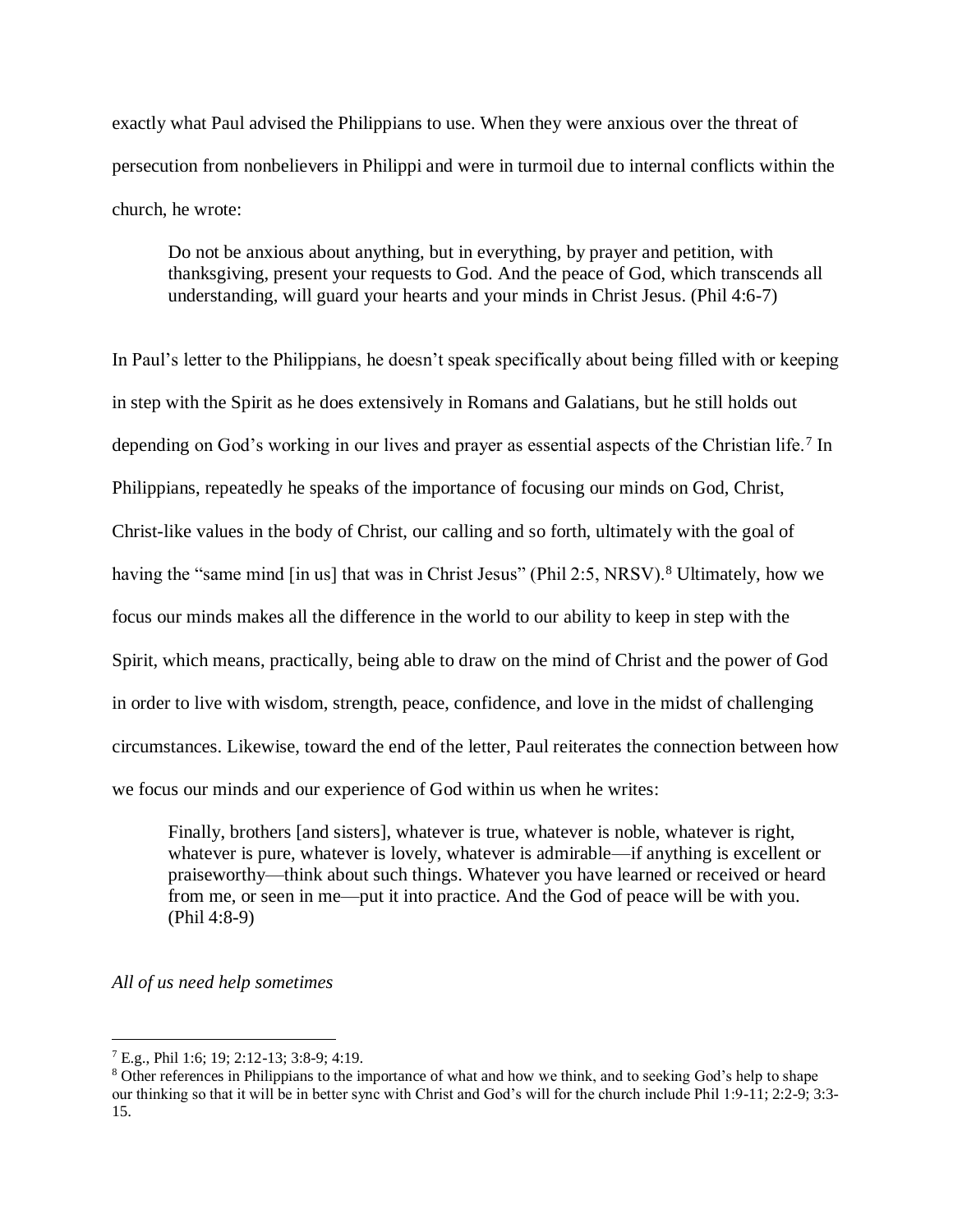One final point of interpretation on Galatians 5:25. When we recognize that Paul's call to "keep in step with the Spirit" implies human responsibility for at least a portion of our spiritual lives, we ought not interpret that to mean that we have to do this on our own. In fact, Paul makes clear elsewhere, such as in his letter to the Philippians, that we are always dependent on God "to work in us to will and to do what pleases [God]." (See Philippians 2:12-13.) Even though we are responsible to make every effort to listen to and cooperate with the Spirit, we will always need God's help to do so. We also need help from others, especially our brothers and sisters in Christ, as Paul goes to great lengths to explain in several passages.<sup>9</sup> Consequently, part of taking responsibility (in part) for our spiritual vitality and growth includes asking for help from God and from others.

Practically, asking for help should begin with God. Whether we are seeking help to know what to do, how to do it, or for a greater ability to do it, the place to start is in prayer. Listening for the voice of God continues to be the fundamental component for one's spiritual life. As we seek God's guidance, we should fully expect that the Spirit will send us out into the world to receive help from others and to learn more from the Spirit in the process of acting in faith and serving. But the place to begin is on our knees. There, in humility and openness, we ask God to show us what we most need and to guide us in a process of seeing and doing all that is necessary to think straight, to stay in the sacred love flow, and to fulfill God's purposes for our lives.

All of us at times need the Holy Spirit to open our eyes to something that we've not been able to see, but need to, in order to cope with some situation at hand and move forward. We also need

<sup>9</sup> For example, see Ephesians 4:11-16; 1 Corinthians 12:1-27.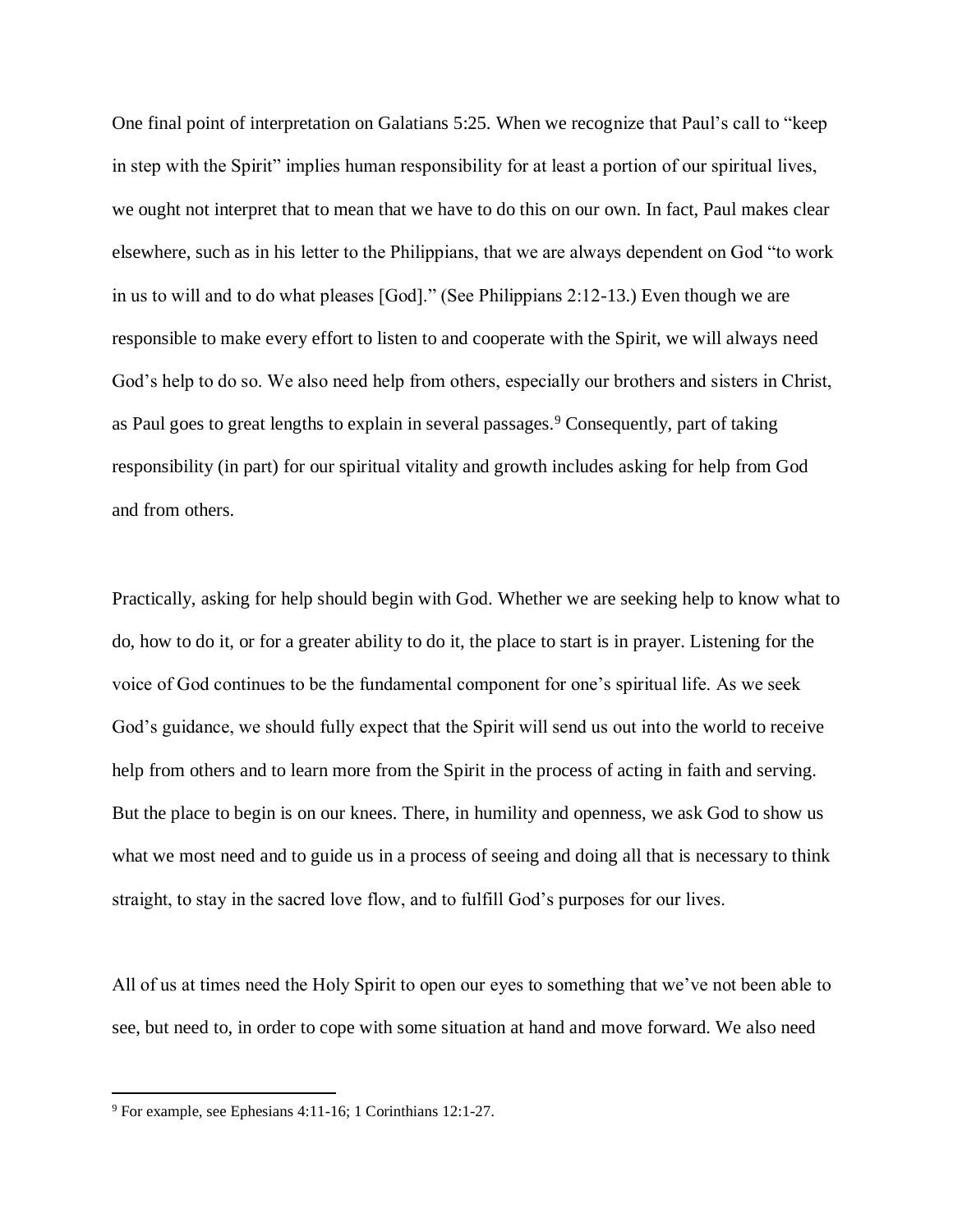the Holy Spirit to work in us or in whomever else may be involved in our lives in order to shift something so that God's love and power will be able to flow more freely. By all means, if we already know what we need to do, then we should just do it. But, in my experience, often I feel like I just can't make the needed changes on my own; and I certainly can't produce any desired changes in someone else. Prayer is asking God both to help us see what we can and need to do, and it's asking for God to do in us, in others, and in the situation in general what we cannot do.

Finally, when it comes to asking others for help for our spiritual lives, the kind of help we seek and how the help is offered are also very important. Seeking help from others should complement, rather than replace, our own efforts. The help we need is not to short-circuit our own struggle to grow personally and spiritually. As followers of Christ we need to keep growing in our ability to listen to and to cooperate with the Spirit for ourselves so that we can make proper use of the counsel and support of others who are listening, praying, and seeking guidance from God with us. Keeping in step with the Spirit requires striking a balance between taking personal responsibility for one's life and relationship with God and seeking the right kind of input and help from one's community, whether it is submitting to elders and authority figures or getting counsel from trusted friends, pastors, and advisors so that we can make better decisions for ourselves.

#### *Conclusion*

We live by the Spirit by the grace of God at work in our lives through Christ and the Spirit's work within and through us. Our responsibility is to not only be recipients of God's grace as beneficiaries of God's life-giving Spirit, but to actively listen for the voice of the Spirit, and then